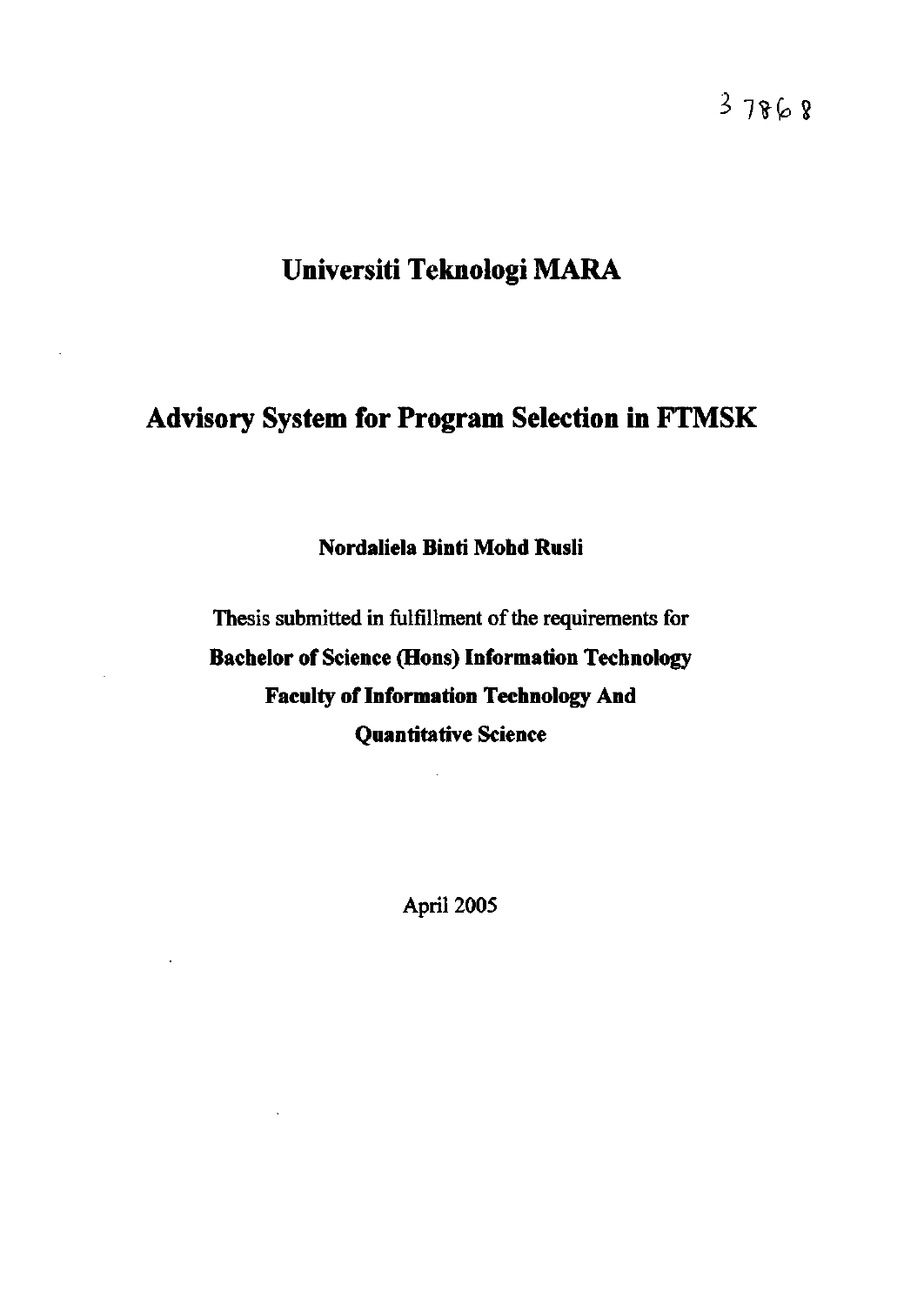#### **DECLARATION**

**I** certify that this thesis and the research to which it refers are the product of my own work and that any ideas or quotation from the work of other people, published or otherwise are fully acknowledge in accordance with the standard referring practices of the discipline.

 $\Lambda$   $\mu$ . . . . . . . . . .

 $\sim$ 

APRIL 2005 NORDALIELA MOHD RUSLI 2002610092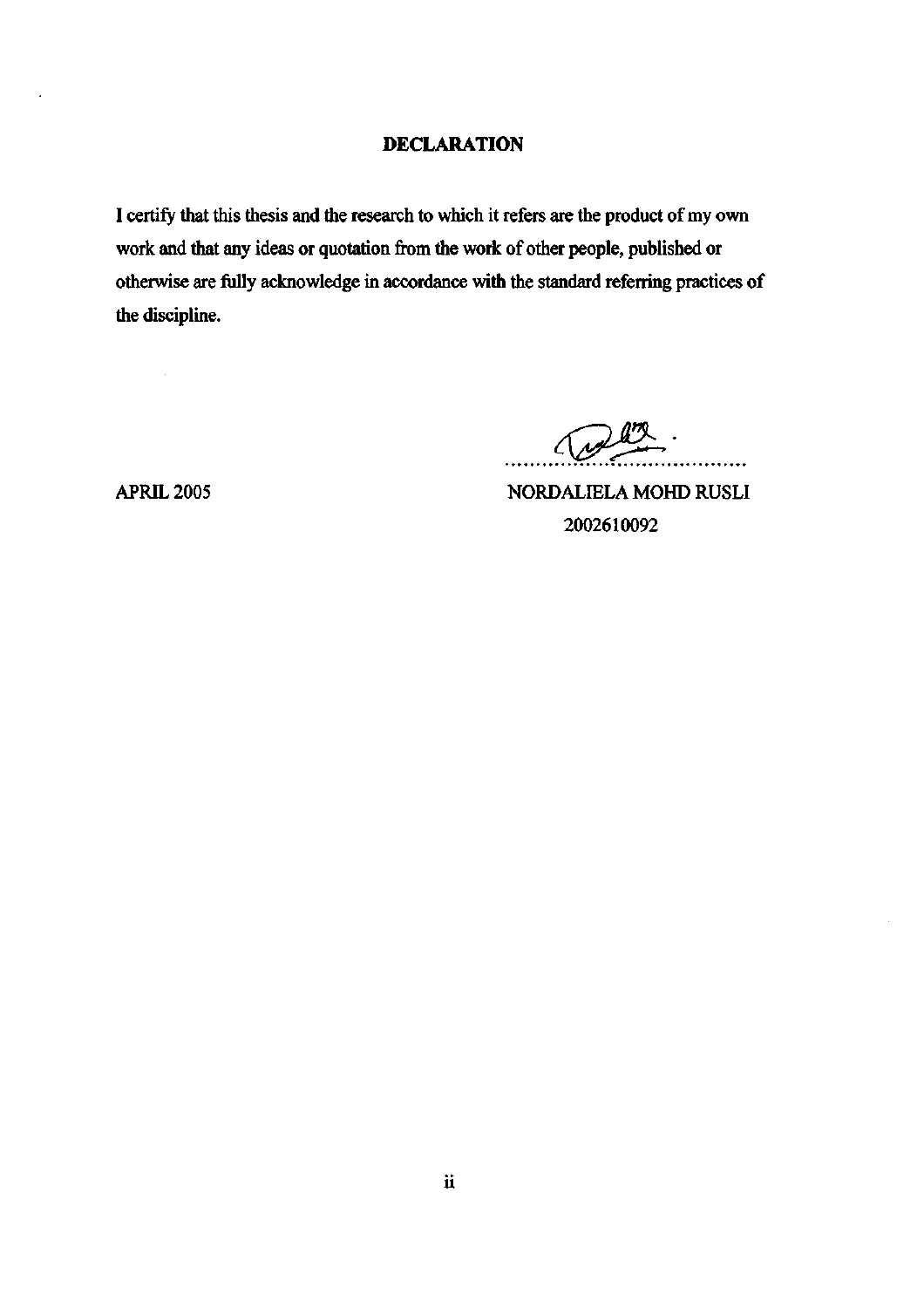#### **APPROVAL**

## **ADVISORY SYSTEM FOR PROGRAM SELECTION INFTMSK**

#### **BY**

#### **NORDALIELA MOHD RUSLI**

This thesis was prepared under the direction of thesis advisor. En Mohd Zaki Bin Zakaria. It was submitted to the Faculty of Information Technology and Quantitative Science and was accepted in partial fulfillment of the requirements for the degree of Bachelor of Science

Approved by:

APRIL 2005 EN. MOHD ZAKI ZAKARIA Thesis Supervisor

J.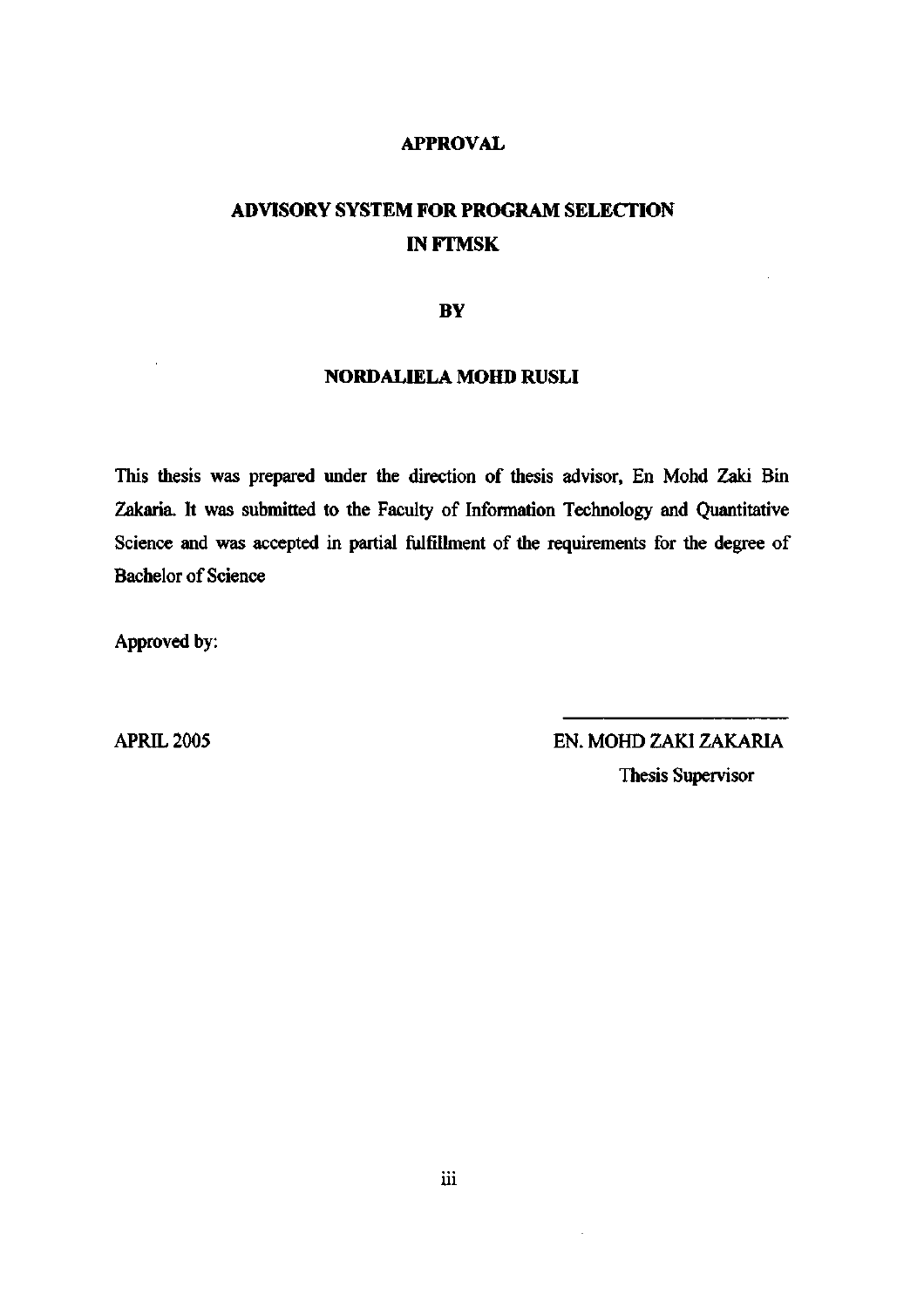#### **ABSTRACT**

There were cases where students changed to other program after a semester he or she registered to it. Most of the cases occur when a student could not perform well in the present program they registered to. They hardly understand the courses offered in the program and hardly cope-up with them. This is because they do not have the interest to gain knowledge about the course, the area of which is not their preferable area. Some programs acquire their students to be skillftil.

Thus, this system is to implement the rule obtained from the study of students' educational background, interests and abilities in the development of Advisory System for Program Selection in FTMSK. The prototype is a rule - based system, developed to serve as a program recommender for future undergraduate students in FTMSK.

Methods used in the development of this project consist of gathering data from students of Information Technology Department program. The data obtained then, were analyzed using SPSS 12.0, a sophisticated software used by social scientists and related professionals for statistical analysis.

The possibility of satisfying is high as the questions and elements used to develop the questions in the system is based on *Holland's Self- Directed Search* which is also applied in the career counseling approach. Furthermore, the samples or responder are the present students in FTMSK. Thus, this will enable the system to give the best recommendation to the users.